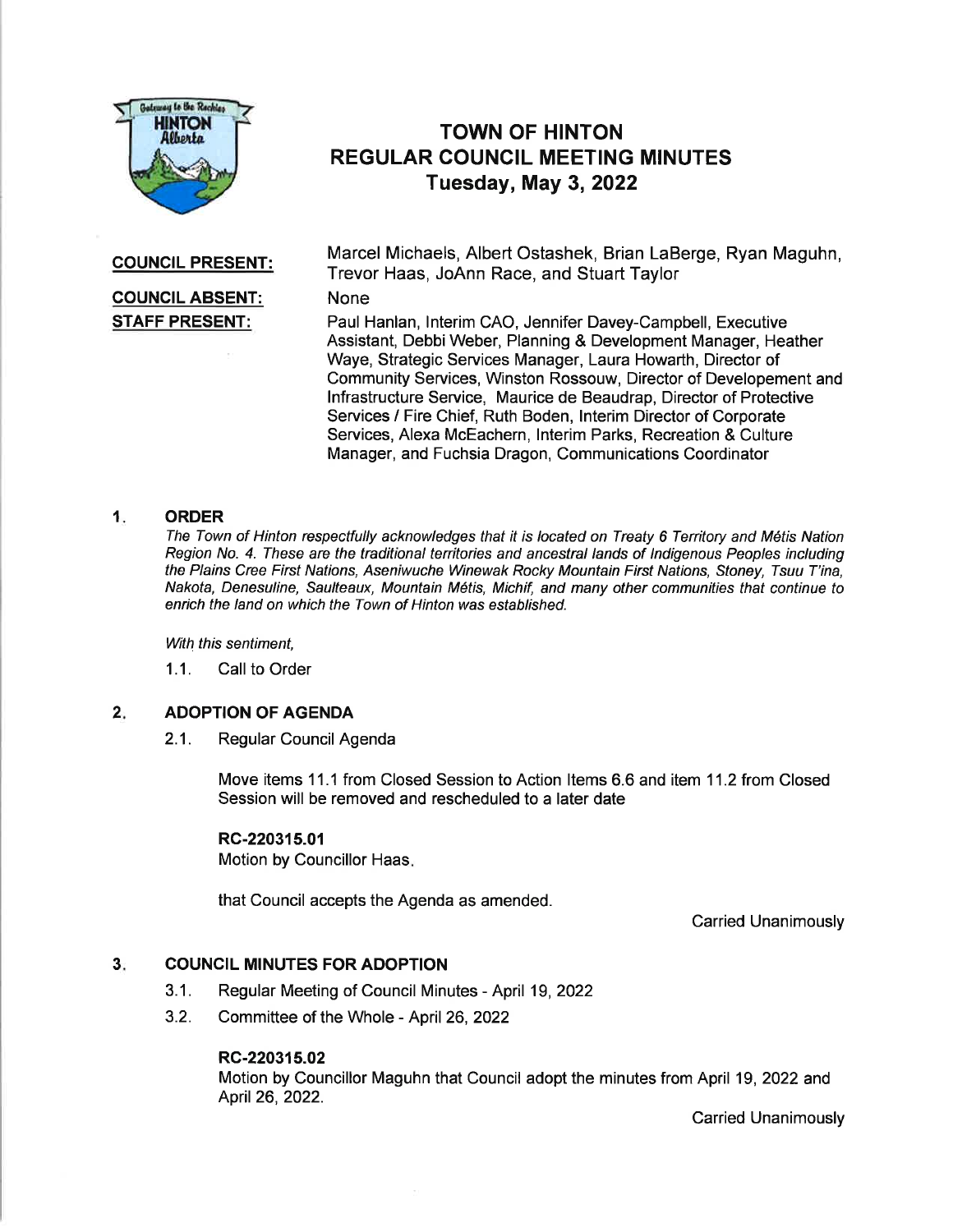#### 4. CITIZENS ''MINUTE WITH COUNCIL"

4.1 None.

#### 5. DELEGATIONS AND PRESENTATIONS

- 5.1. Conrad Polachuk Tax Recovery File 2-145 East River Rd.
	- . Mr. Polachuk spoke with regards to his concerns to the outstanding balance and tax recovery with the Town of Hinton.

#### ACTION ITEMS 6.

6.1. 2022Operating Budget Correction Consolidated Statement of Operations and Accumulated Surplus

# RC-220315.03

Motion by Councillor LaBerge that Council direct Administration to review the adopted 2022 Operating Budget and identify potential revenue increases and expenditure reductions totalling a minimum of at least \$195,000 in increased revenues for the adopted 2022 Operating Budget and 2023-2025 Operating Plan as was adopted by the Town of Hinton on March 1, 2022, and that Council schedule a Special Council Meeting on May 10, 2022, to approve required amendments to the adopted 2022 Operating Budget.

Carried Unanimously

6.2. Hinton Bike Park Trail Expansion Sustainability Capital Project

# RC-220315.04

Motion by Councillor Maguhn that Council approve the Hinton Bike ParkTrail Expansion Sustainability Capital Project to take place in 2022 with \$25,000 to be funded from the Town of Hinton Bike Park Restricted Reserve.

Carried Unanimously

6.3. Cemetery Columbarium Capital Project

# RC-220315.05

Motion by Councillor Maguhn that Council approve the Cemetery Columbarium Capital Project to take place in 2022 with up to \$60,000 to be funded from the Cemetery Perpetual Care Reserve.

Carried Unanimously

6.4. Amendment to Debenture Borrowing Bylaw No. 1167-1 Boutin Land Development

# RC-220315.06

Motion by Councillor Haas that Council agree to give first reading of Bylaw No. 1167-1 amending Bylaw 1167 Authorization of Debenture as presented.

Carried 6-1

(ln Favour: Mayor Michaels, Councillor Ostashek, Councillor LaBerge, Councillor Maguhn, Councillor Haas, and Councillor Race). (Opposed: Councillor Taylor).

> REGULAR COUNCIL May 3,2022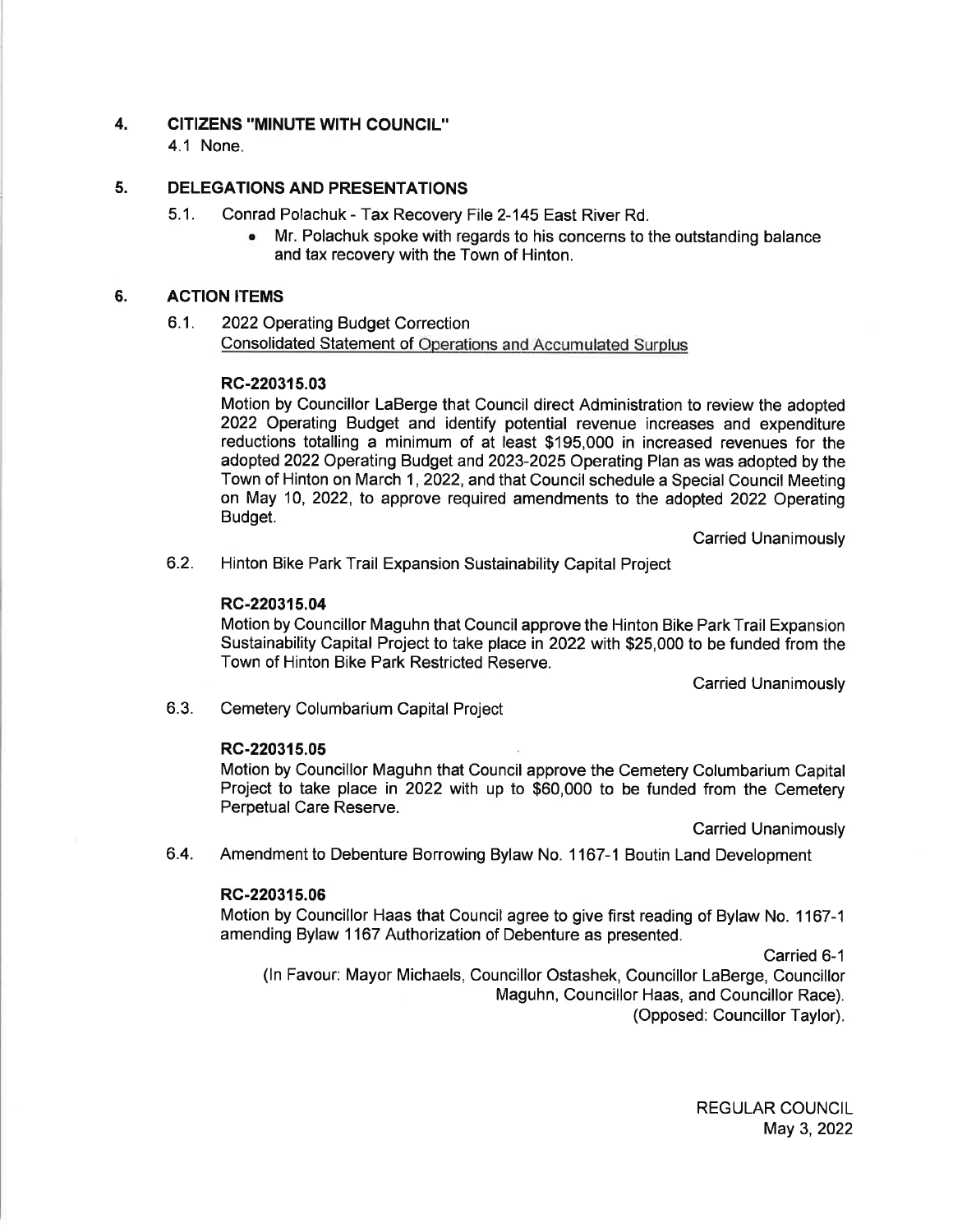### RC-220315.07

Motion by Councillor Maguhn that Council agree to give second reading of Bylaw No. 1167-1 amending Bylaw 1167 Authorization of Debenture as presented.

Carried 6-1 (ln Favour: Councillor Maguhn, Mayor Michaels, Councillor Ostashek, Councillor LaBerge, Councillor Haas, and Councillor Race). (Opposed: Councillor Taylor).

### RC-220315.08

Motion by Councillor Ostashek that Council consider third and final reading of Bylaw No. 1167-1 amending Bylaw 1167 Authorization of Debenture as presented.

Carried Unanimously

### RC-220315.09

Motion by Councillor Race that Council agree to give third and final reading of Bylaw No. 1167-1 amending Bylaw 1167 Authorization of Debenture as presented.

Carried Unanimously

6.5. Town of Edson Letter - RCMP Advocacy

### RC-220315.10

Motion by Councillor Ostashek that Council authorize Mayor Michaels to draft a letter to Honorable Tyler Shandro on behalf of the Town of Hinton requesting a joint meeting with the Minister and MLA Long regarding this matter for Council approval.

Carried Unanimously

### RC-220315.11

Motion by Councillor Maguhn to remove the word "joint" from the above motion. DEFEATED.2-5 (ln Favour: Councillor Maguhn and Councillor Taylor). (Opposed: Mayor Michaels, Councillor Ostashek, Councillor LaBerge, Councillor Haas, and Councillor Race).

 $6.6.$ Economic Development Budget Report Economic Development Budqet Report

### RC-220315.12

Motion by Councillor Maguhn that Council accept the Economic Development Budget report as information.

**Carried Unanimously** 

### RC-220315.13

Motion by Councillor LaBerge that Council direct Administration to allocate \$3000.00 from the confirmed 2022 Economic Development Budget in support of the Wild Mountain Music Festival as was presented to the April 12, 2022 Committee of the Whole for information.

Carried Unanimously

REGULAR COUNCIL May 3, 2022

ù.